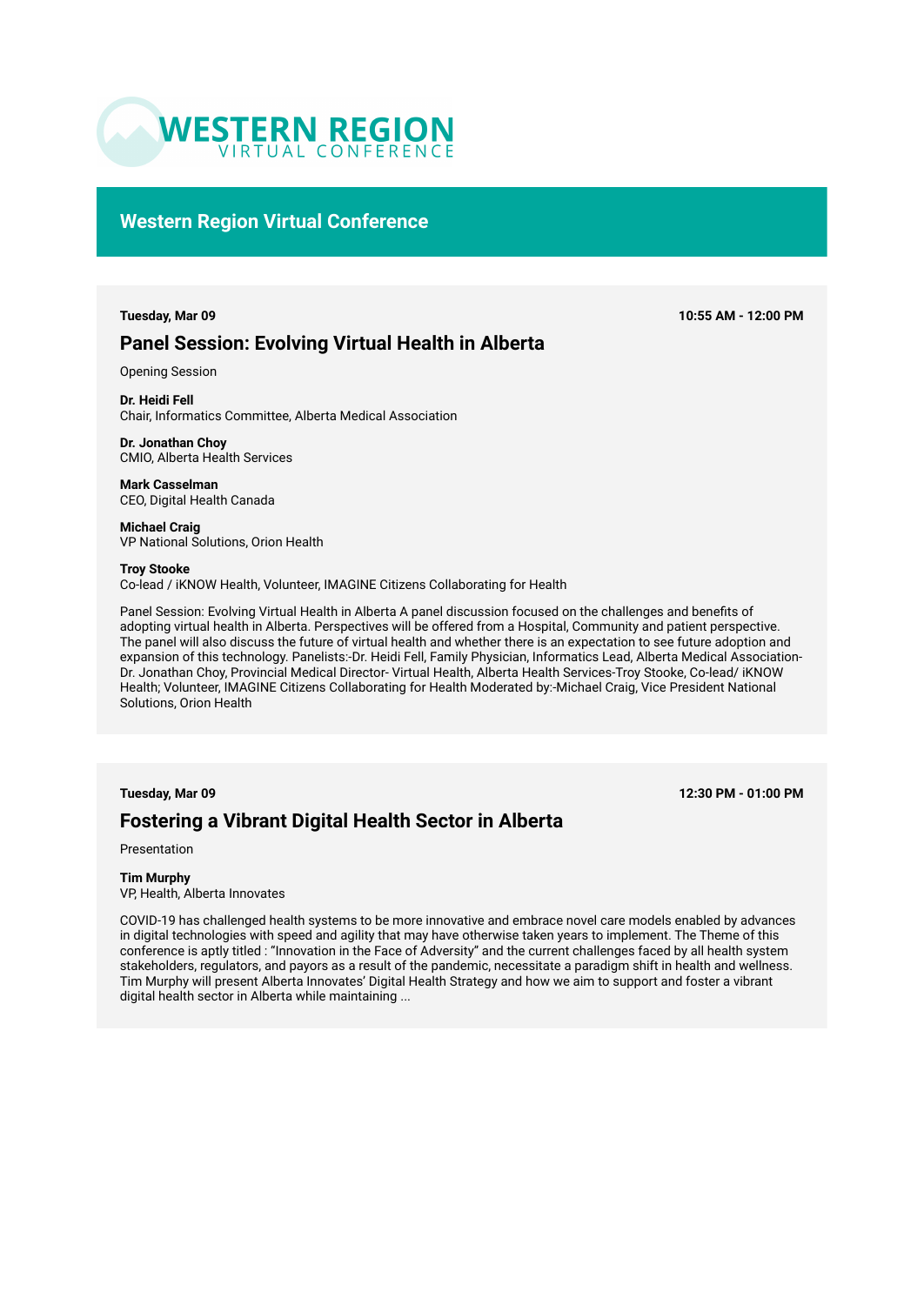## **The Border Pilot Program**

Presentation

#### **Erin O'Neill**

Operations & Logistics Section Chief, Alberta Health Emergency Operations Centre, Government of Alberta

The Border Pilot Program began on November 2, 2020, a first of its kind partnership with the Government and Canada and Government of Alberta to safely explore ways to reduce the length of quarantine for travellers while still protecting Albertans from COVID-19. The Border Pilot's success was not only in its innovative solutions, but in its structure, its ability to produce situational awareness and it's clear roles and responsibilities. The presentation will provide an overview of the program, its main successes and include comments on improvements we would consider in the future.Speaker:- Erin O'Neil, Director, Planning - Pandemic Response Planning ...

**Tuesday, Mar 09 01:45 PM - 02:30 PM**

## **Remote Monitoring for Rapid Pandemic Response**

Symposia Hosted by Telus Health

#### **Kathryn Seeley**

Director, Patient Engagement Portfolio and Business Development, TELUS Health

**Lisa Saffarek**  Director of Virtual Care, Island Health

**Paul Payne** 

Patient Empowerment Portfolio Lead, BC Ministry of Health

**Reg Joseph**  CEO, Health City

#### **Stacey Lake**

Provincial Virtual Care Lead, Nova Scotia Health

Remote patient monitoring demonstrates the power of telehealth in supporting health outcomes, maximizing resources, reducing healthcare utilization and keeping Canadians safe. Hear from virtual care leaders in BC, Alberta, and Nova Scotia about how they have used remote patient monitoring to mount a rapid response during a public health crisis such as the global COVID-19 pandemic of 2020. Panelists: - Reg Joseph, CEO, Health City- Stacey Lake, Virtual Care Lead, Nova Scotia Health- Paul Payne, Patient Empowerment Lead BC Ministry of Health- Lisa Saffarek, Director of Virtual Care, Island HealthModerator:- Kathryn Seeley, TELUS Health

**Tuesday, Mar 09 02:30 PM - 03:15 PM**

## **Day 1 Keynote: ConnectCare Update and Closing Remarks**

#### **Penny Rae**

Chief Information Officer, Alberta Health Services

Keynote:- Penny Rae, Chief Information Officer, Alberta Health Services Closing Remarks Presented by:- Kevin Jones, Director, ANHIX; Alberta Chapter Advisory Committee Chair, Digital Health Canada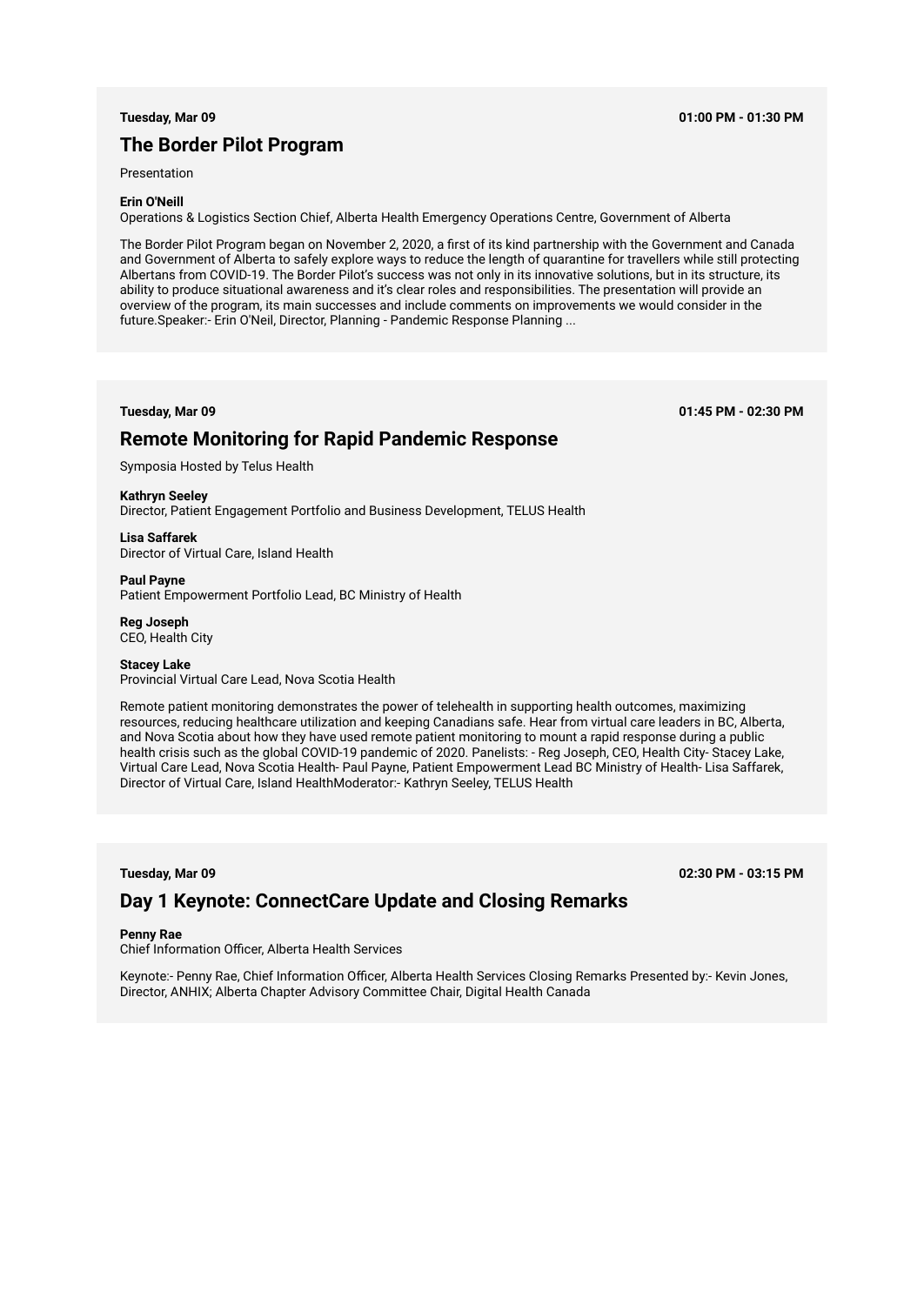## **BC Digital Health Strategy**

Opening Update

**Douglas Kingsford**  Provincial CMIO, BC Ministry of Health

#### **Shannon Malovec**

Chief Digital Health Officer, Provincial Health Services Authority

### **Wednesday, Mar 10 11:25 AM - 12:00 PM**

## **Vaccine Panel Discussion**

#### **Luc Gagnon**

Senior Vice President, Chief Technology Officer Branch, Public Health Agency of Canada

#### **Shannon Malovec**

Chief Digital Health Officer, Provincial Health Services Authority

Join us for this interesting and timely panel discussion - first with a look at the BC strategy and then a discussion at the federal level.Speakers:- Shannon Malovec, Chief Digital Health Officer, Provincial Health Services Authority (British Columbia) - Luc Gagnon, Senior Vice President, Chief Technology Officer Branch, Public Health Agency of CanadaModerator:- Mark Casselman, CEO, Digital Health Canada

**Wednesday, Mar 10 12:30 PM - 01:00 PM**

## **Defining Virtual Care in Canada: A Lexicon and Maturity Model for Providing Healthcare in a Digital World – CHIEF Executive Forum Working Group**

Day 2 Panel Discussion

#### **Elizabeth Keller**

Vice- President Business Development Stakeholder Relations, OntarioMD

#### **Gillian Sweeney**

Vice-President, Clinical Information Programs & Quality, NL Centre for Health Information

#### **Scott McMillan**

President, Cercle Groupe, Quest Diagnostics

Presentation: Defining Virtual Care in Canada: A Lexicon and Maturity Model for Providing Healthcare in a Digital World – CHIEF Executive Forum Working GroupSpeakers: Gillian Sweeney, Vice President, Clinical Information Programs & Quality, NLCHI Elizabeth Keller, Vice-President Business Development & Stakeholder Relations, OntarioMD Scott McMillan, President, Groupe Cercle Group Learn how a new national virtual care maturity model can help chart your organization's progress in virtual care Understand a common language and lexicon in virtual care Moderator: Mark Casselman, CEO, Digital Health Canada

**Wednesday, Mar 10 11:00 AM - 11:25 AM**